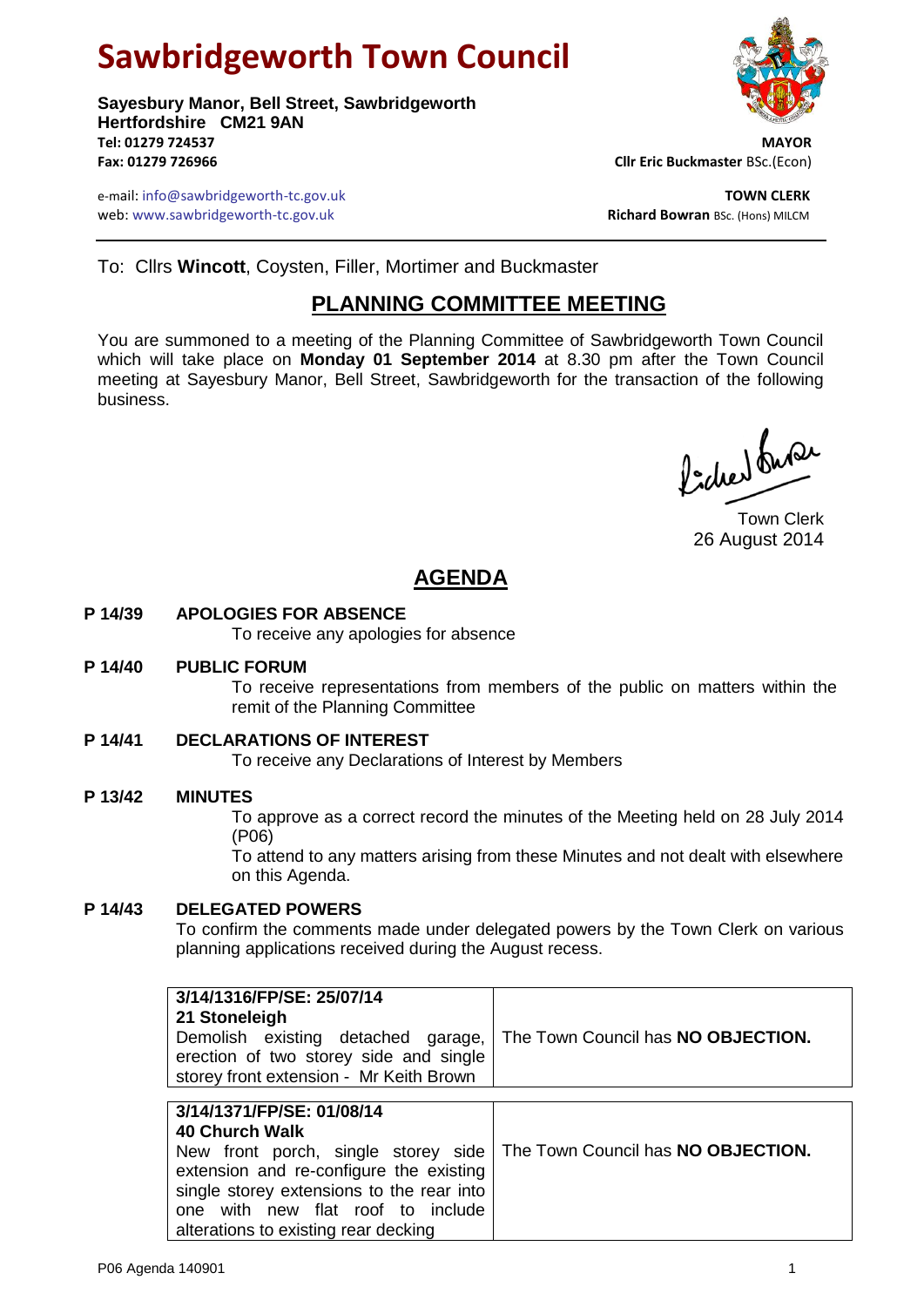| 3/14/1325/FP/FM: 05/08/14<br>Eden House, 21a Knight Street                                                |                                                                                     |
|-----------------------------------------------------------------------------------------------------------|-------------------------------------------------------------------------------------|
| no. 3 bedroom dwelling and detached<br>garage approved under<br>ref<br>3/13/1111/FP - Mr Andrew Passfield | Revised proposal for the erection of 1   The Town Council has <b>NO OBJECTION</b> . |
|                                                                                                           |                                                                                     |

| 3/14/1367/FP/NM: 05/08/14<br>l 83 The Crest                                                                        |  |
|--------------------------------------------------------------------------------------------------------------------|--|
| Erection of first floor extension over   The Town Council has NO OBJECTION.<br>existing garage - Mrs Kerry Edwards |  |

# **P 14/44 PLANNING APPLICATIONS RECEIVED FROM EHC**

To consider Planning Applications received from EHC since the last meeting of the Planning Committee.

| 3/14/1407/LB/SE: 22/08/14<br><b>120 Sheering Mill Lane</b><br>Regularisation of installation of new<br>chimney flue liner with top bird cowl<br>&<br>fireplace<br>register<br>guard<br>plate.<br>Extension of hearth - Mr Russell Knight                                                                                                                                          |  |
|-----------------------------------------------------------------------------------------------------------------------------------------------------------------------------------------------------------------------------------------------------------------------------------------------------------------------------------------------------------------------------------|--|
| 3/14/1412/FP/MP: 11/08/14<br><b>27 Station Road</b><br>Erection of single storey rear extension<br>following demolition of existing - Mr Matt<br>Dumphreys                                                                                                                                                                                                                        |  |
| 3/14/1413/LB/MP: 08/08/14<br><b>27 Station Road</b><br>Erection of single storey rear extension<br>following demolition of existing. Internal<br>alterations incorporating a stud partition<br>wall to create first floor bathroom.<br>of window in the<br>Insertion<br><b>North</b><br>elevation at first floor and reduction in<br>height of the chimney - Mr Matt<br>Dumphreys |  |
| 3/14/1449/FP/FM: 18/08/14<br>Challenge Active Fitness Centre,<br>Brookside Industrial Estate, London<br>Road, Spellbrook<br>Additional entrance door and ramp - Mr<br><b>Wayne Till</b>                                                                                                                                                                                           |  |
| 3/14/1485/FP/NB: 22/08/14<br><b>26 Forebury Avenue</b><br>Replacement<br>single<br>storey<br>rear<br>extension - Mr Terry Sullivan                                                                                                                                                                                                                                                |  |
| 3/14/1496/FP/FM: 22/08/14<br><b>40 The Orchards</b><br>Two storey side extension & demolition<br>of detached garage $-$ Mr & Mrs D & C<br>Clarke & Allum-Clarke                                                                                                                                                                                                                   |  |